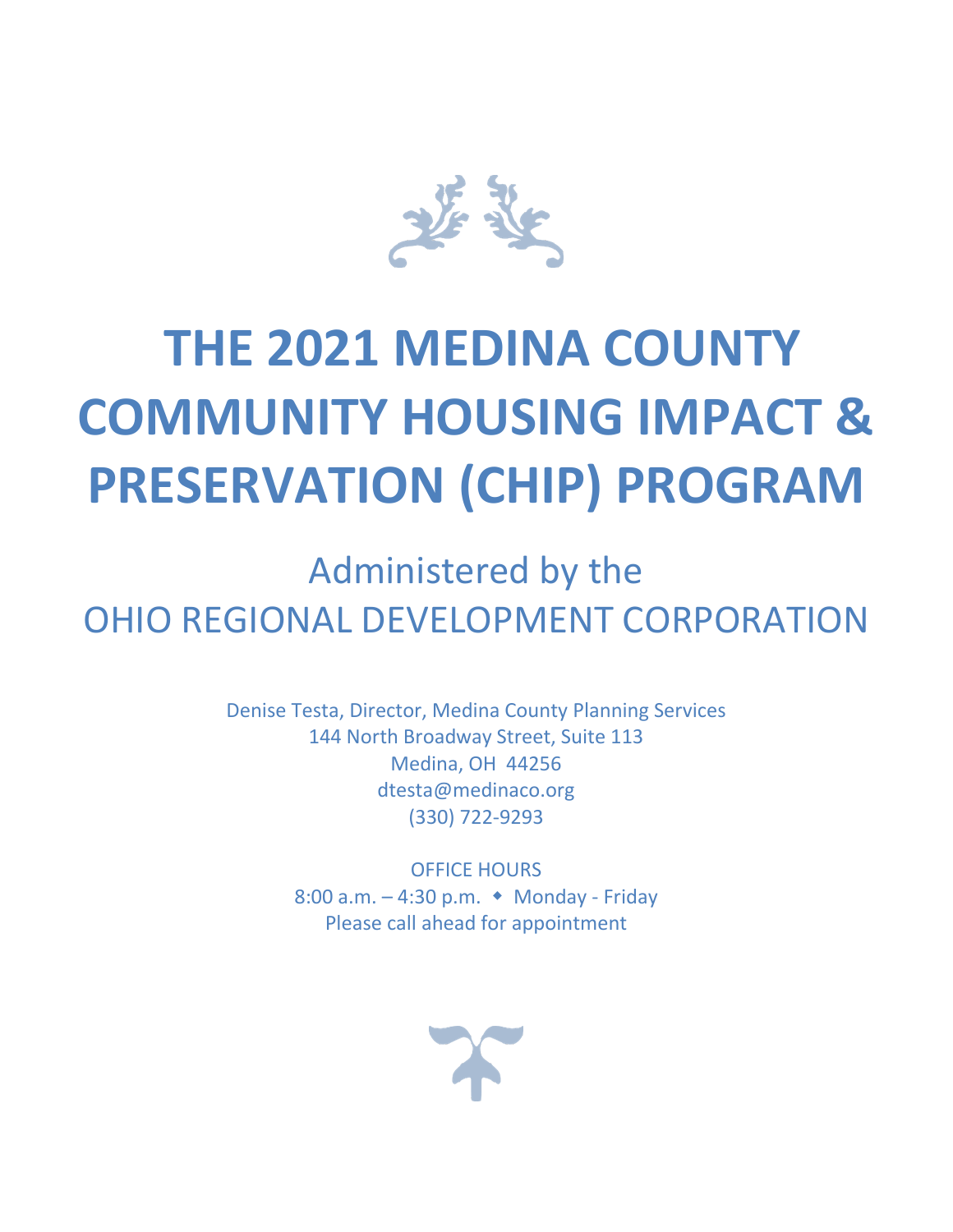## **WHAT IS CHIP AND HOW CAN IT HELP ME?**

The Community Housing Impact and Preservation (CHIP) Program, is a program funded by the Federal Government, whereby money is distributed to the State of Ohio, and then to local communities, such as Medina County and the City of Wadsworth, to preserve and improve the affordable housing stock for low and moderate income Ohioans in order to strengthen neighborhoods through community collaboration.

The CHIP Program is a competitive program that operates on a 2 year cycle. Medina County in partnership with the City of Wadsworth, applied for and was selected to receive funding to operate the CHIP Program for the 2021-2022 cycle.

The 2021 Medina County CHIP Program will assist low and moderate income Medina County residents with two programs: OWNER REHABILITATION ASSISTANCE and OWNER HOME REPAIR ASSISTANCE. Each program is further described in this pamphlet.

### **AM I ELIGIBLE?**

### **What are the Requirements?**

- 1. **LOCATION:** Only households located within **Medina County but outside the Cities of Medina and Brunswick** may apply.
- 2. **OWNERSHIP:** The applicant **MUST** be listed as an owner on the deed to the home for which they are applying for repair/rehabilitation.
- 3. **PRIMARY RESIDENCE:** The applicant **MUST** primarily reside in the home for which they are applying for OWNER REHABILITATION ASSISTANCE or OWNER HOME REPAIR ASSISTANCE.
- 4. **TAXES, INSURANCE, AND MORTGAGE:** Applicants MUST be current on their property taxes or be in an approved payment plan with the County Treasurer. For OWNER REHABILITATION ASSISTANCE, the applicant **MUST** carry homeowner's insurance. Additionally, if you have a mortgage on your home, you must be current on your mortgage.
- 5. **INCOME LIMIT:** The TOTAL income of all wage earners (18 years or older) residing in the house must be at or below the income guidelines for the program. To determine eligibility for assistance, we must project a household's income into the future. To do so, a "snapshot" of the household's current circumstances is used to project future income. In general, we assume that today's circumstances will continue for the next 12 months, unless there is verifiable evidence to the contrary. Proof of current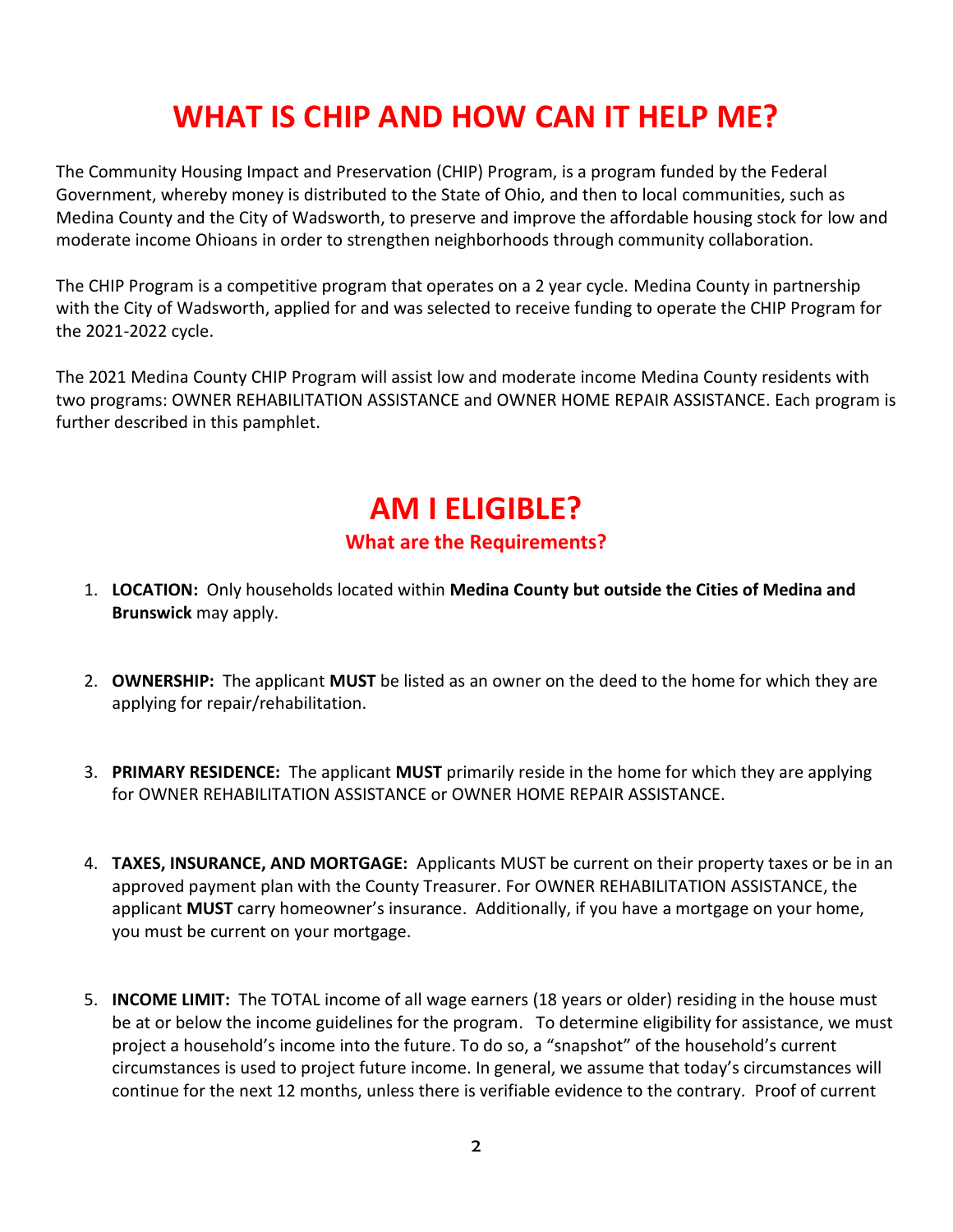income must be provided to ensure eligibility at the time of application and at the time of contract signing if it is more than 6 months after the initial application date.

| <b>Household</b><br><b>Members</b> | Income<br><b>Guidelines</b> |  |
|------------------------------------|-----------------------------|--|
| 1 person                           | \$44,050                    |  |
| 2 persons                          | \$50,350                    |  |
| 3 persons                          | \$56,650                    |  |
| 4 persons                          | \$62,900                    |  |
| 5 persons                          | \$67,950                    |  |
| 6 persons                          | \$73,000                    |  |
| 7 persons                          | \$78,000                    |  |
| persons                            | \$83,050                    |  |

#### **PROGRAM INCOME GUIDELINES**

6. **ASSET LIMITATION:** The applicant's total net assets **MUST NOT** exceed \$100,000. Items considered in net assets include but are not limited to savings accounts, checking accounts, equity in rental property, inheritances, personal valuables, cash value of stocks, bonds and treasury bills, retirement and pension funds, collectables, and payments for mineral rights. The value of your residence is not included in asset total.

### **Am I guaranteed to Receive Funding? No**

### **How much money can I get?**

The amount of assistance depends on whether you are requesting OWNER REHABILITATION ASSISTANCE or OWNER HOME REPAIR ASSISTANCE. The **program does not guarantee funding to all applicants***.* However, if you qualify, the program may provide funds up to \$53,000 per home for the OWNER REHABILITATION ASSISTANCE, and up to \$14,000 per home for the OWNER HOME REPAIR ASSISTANCE. (Please note: The money is not given directly to you. It is paid to the contractor(s) who perform the work upon your house. Moreover, the above figures are maximum funds and not guaranteed awarded amounts. The awarded amounts will not exceed the cost of the work done on your house. For example, if you approved for an OWNER HOME REPAIR and a new roof is installed at a cost of \$11,000.00, that will be the total amount of your assistance.)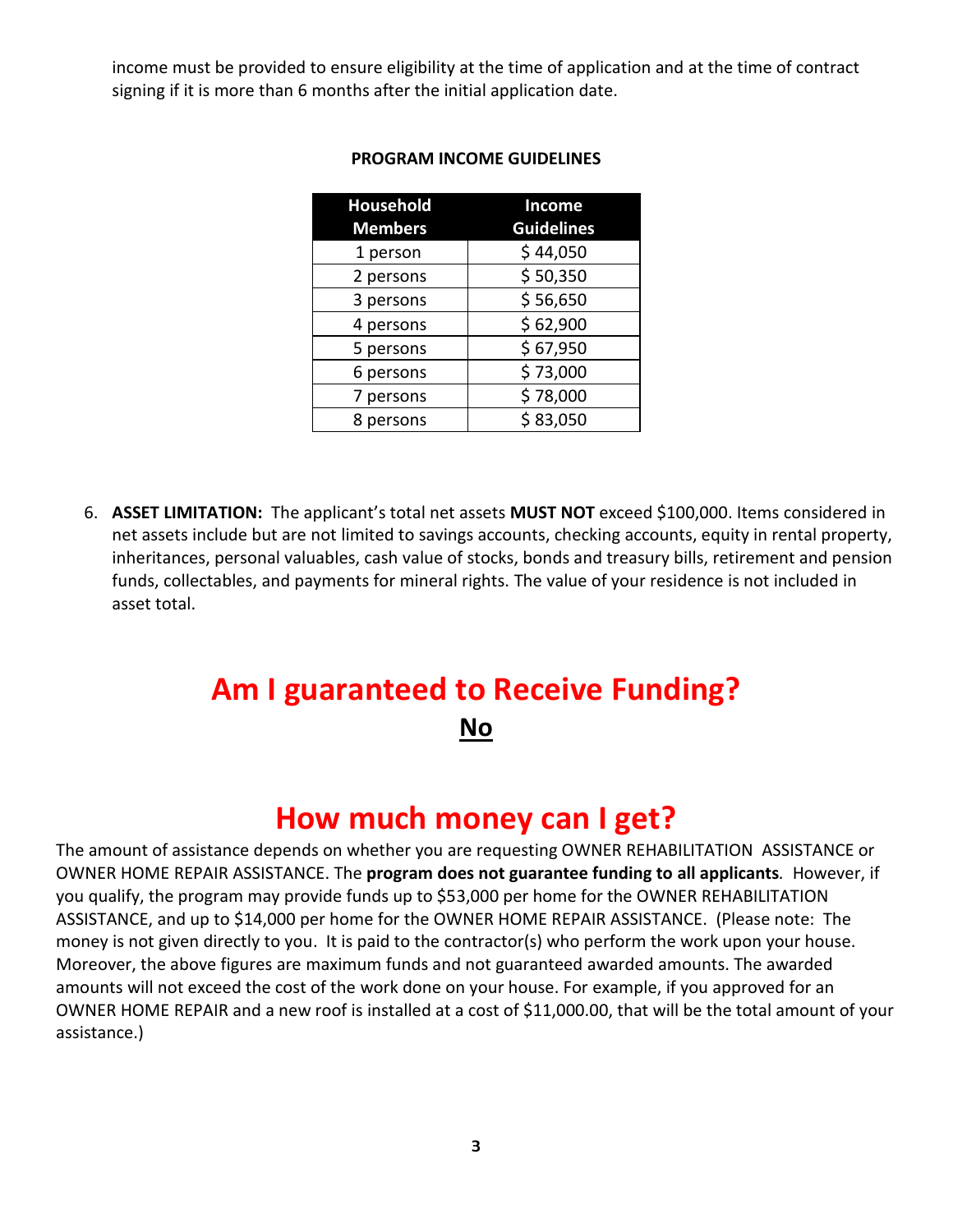## **When Can I Apply?**

### **Now**

### **When will I know if I get funded?**

Completed applications for **OWNER HOME REPAIR ASSISTANCE are processed on a first-come, first-service** basis. However, applications for **OWNER REHABILITATION ASSISTANCE** must be received before the application round deadline and are ranked by priority according to program guidelines. We will call you to let you know if you qualify and where you fall on the waiting list of qualified applicants.

### **Will a mortgage be placed upon my property? Will I have to pay it back?**

**Only OWNER REHABILITATION ASSISTANCE projects will result in a mortgage being placed upon your home. OWNER HOME REPAIR projects do not involve a mortgage.** With an OWNER REHABILITATION ASSISTANCE Project, a mortgage will be placed on your home and you will be required to own and reside in the home for five (5) years after the contract date. The mortgage will decline by twenty percent (20%) each year that you own and reside in the home. Thus, if you own and reside in the home for 5 full years after the contract is signed, the mortgage will decline to 0% and you will not have to repay anything! However, if you no longer own or reside in the home during the five (5) years after the contract date, you will be required to pay off the remaining balance of the mortgage at the time you no longer own or reside in the home.

#### **Owner Rehabilitation Mortgage Examples:**

*The terms of the mortgage become due the DAY the applicant no longer owns or resides in the home as their primary residence.*

| \$20,000 |
|----------|
|          |
|          |

|            | Total amount of Assistance that must be repaid:               |  |
|------------|---------------------------------------------------------------|--|
|            | Applicant sells or no longer resides in the home on 6/1/2027  |  |
|            | Mortgage Declines 20% per year = \$10,000 each April $2^{nd}$ |  |
|            | Date Contract Signed: 4/1/2022                                |  |
| EXAMPLE B) | Construction Contract Amount/Mortgage = \$50,000              |  |

### **WHAT IS DIFFERENCE BETWEEN OWNER HOME REHABILITATION AND OWNER HOME REPAIR?**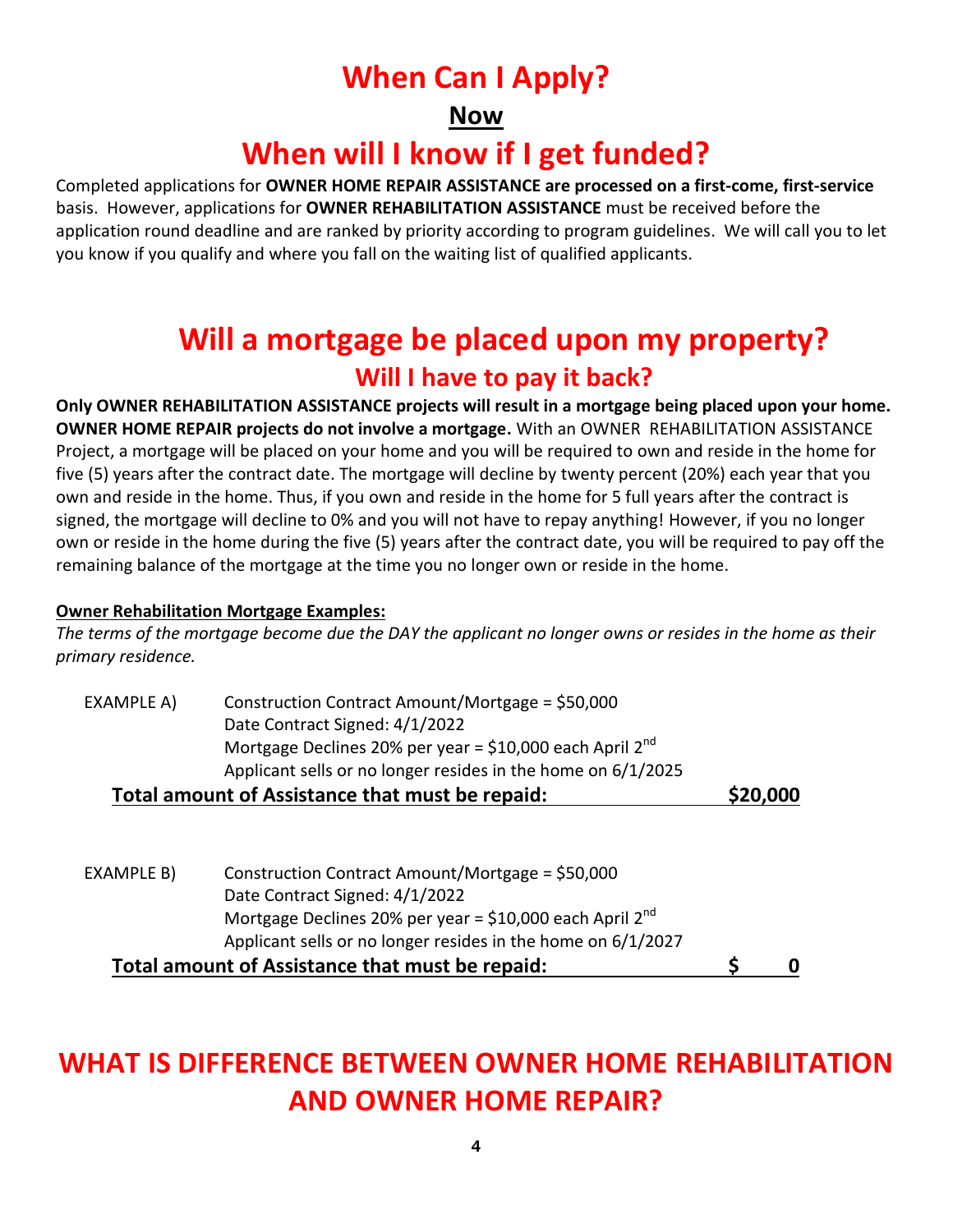### **Read On**

**OWNER REHABILITATION:** The purpose of the Owner Rehabilitation activity is to improve and protect the supply of sound, serviceable, and affordable owner-occupied housing stock. Through this activity, assistance is provided to homeowners with income levels at or below 80 percent (80%) of Area Median Income to correct substandard conditions so that the homes are safe, healthy, durable, energy efficient and affordable. Owner Rehabilitation is intended to address problems throughout the entire house. In most circumstances, this means that the homes' mechanical systems (electrical, plumbing and heating systems) and exterior and interior structural components (roof, walls, floors and foundation) will be repaired to meet the required standards.

*Eligible items for this program include: installation and/or repairs to foundations, roofs, gutters, electrical upgrades, plumbing, furnaces, hot water heaters, insulation, windows, doors, accessibility improvements and lead based paint abatement.*

This program provides assistance up to but not exceeding \$53,000 to low-moderate income homeowners for the purpose of eliminating existing substandard housing conditions. Because rehabilitation must correct all substandard conditions that adversely affect the occupant's health and safety and the dwelling's structural integrity, the scope of work is generally comprehensive and the cost is usually high.

Eligible homes must meet the Residential Rehab Standards at the completion of the project without exceeding the \$53,000 program limit. If the condition of the home cannot be successfully repaired or renovated to meet these standards without exceeding this maximum amount, the implementing agency will enforce a "walkaway policy" and the home will be considered ineligible.

Applicants interested in participating in the Owner Rehabilitation program must complete an application and call the CHIP office to schedule an appointment to submit their completed application **and call the CHIP office to schedule an appointment to submit a completed application**. At that time, the completed application and all necessary documents will be verified to determine eligibility for the program. *You must have a completed application and all necessary documents with you at this time or you will be asked to reschedule another appointment.*

Each household must be qualified through an **income verification process** to confirm the household's income level is below the program mandated 80 percent of Area Median Income. Please be mindful, any changes in the household, such as changes in income, in employment or in number of persons in the household, which occur after the verification process but before the program contract are signed, will result in a review of the applicant's eligibility. After completing this verification process, a rehab specialist will visit your home to perform a walk-thru inspection to determine your housing needs.

Eligible applicants will be processed according to the program's **priority rating system**, designed to benefit the neediest of the current eligible applicants. Our Rehab Specialist when visiting your home will note on the Ranking form all items in your home that will need to be replaced or repaired. Each component of the home has points associated with it, and the point value depends on if the component needs replaced or repaired. When all rankings are complete, they will be tallied and the home owners with the most points will proceed to the next step.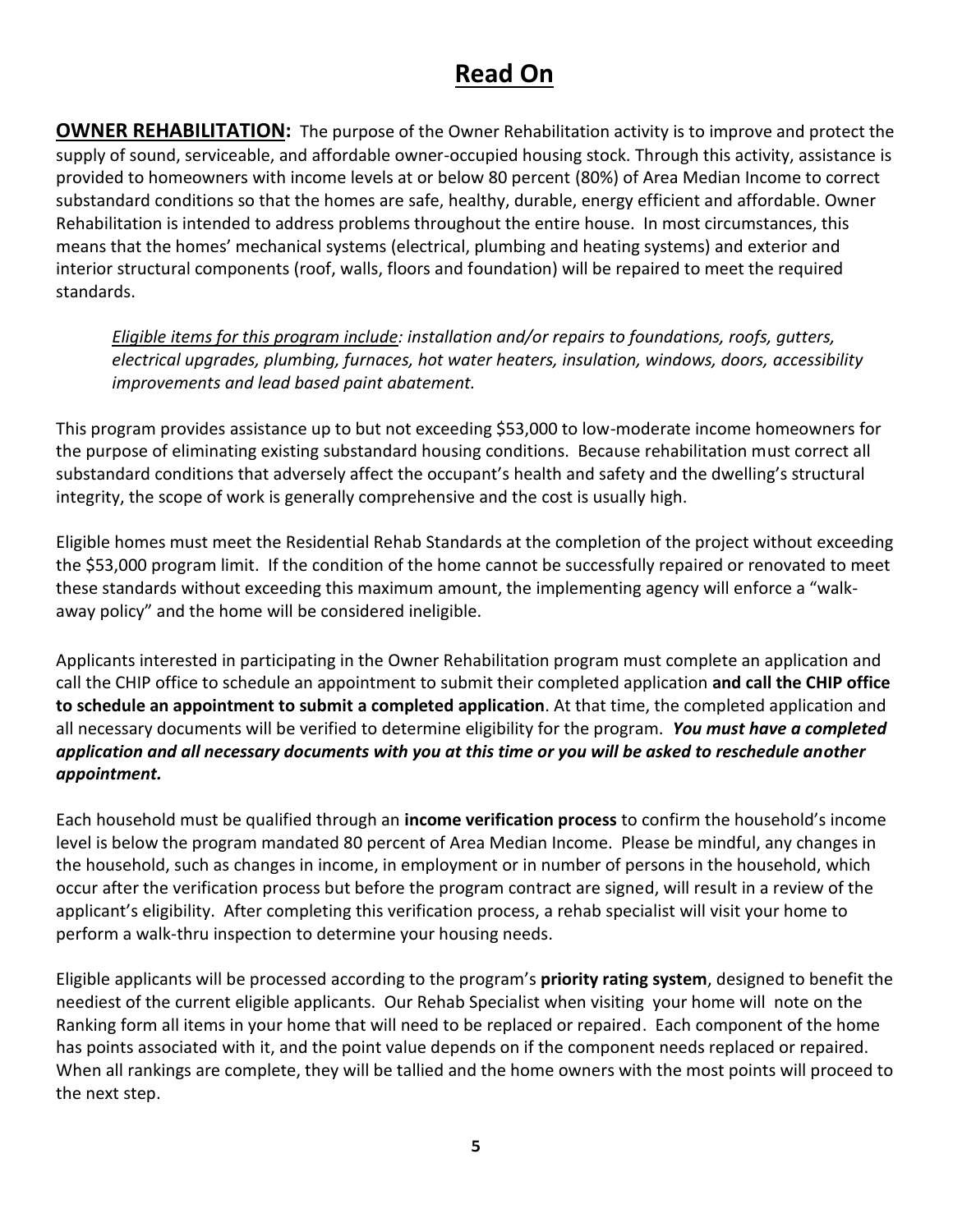**HOME REPAIR:** Similar to the OWNER REHABILITATION activity, the purpose of the OWNER HOME REPAIR activity is to improve and protect the supply of sound, serviceable, and affordable owner-occupied housing stock. Through this activity, assistance is provided to homeowners with income levels at or below 80 percent of Area Median Income to correct substandard conditions so that the homes are safe, healthy, durable, energy efficient and affordable. Unlike OWNER HOME REHABILITATION however, where the whole house is brought up to RRS Standards, the OWNER HOME REPAIR activity focuses on addressing only one (1) or two (2) problems in the home.

The types of work that are generally considered eligible for the activity include:

- **Structural System Repair:** Repairs to eliminate serious threats to a structural system's integrity. Examples of common structural system repairs include, patching or replacing leaking roofs, rebuilding small sections of collapsed foundations and replacing weakened or deteriorated framing components.
- **Mechanical System Repair:** Eliminate hazardous conditions with the plumbing or heating systems. Examples of common mechanical system repairs include repairing or replacing leaking water supply and/or sanitary drain plumbing lines, and repairing or replacing unsafe or inoperable heating equipment.
- **Plumbing System Tap-ins:** This type of work involves connecting a home's plumbing system to a public water supply and/or public sewage system and paying associated tap-in fees.
- **Wells and Septic Systems:** Repairing a home's private well and/or septic system that is malfunctioning or has been cited by local or state health departments or the Environmental Protection Agency as outdated and in need of repair.
- **Weatherization:** Utilizing cost-effective measures to improve energy efficiency such as insulating uninsulated attics and sidewalls, and related measures to control air movement, such as sealing holes and bypasses and installing exhaust and ventilation fans.
- **Accessibility:** Utilizing measures designed to improve access and mobility for occupants who are physically disabled or infirm. Generally, these measures include exterior ramps, grab bars and specialized bathroom fixtures. The work completed to improve accessibility must meet or exceed the design and installation standards outlined in the Uniform Federal Accessibility Standards (UFAS).

Applicants interested in participating in the Home Repair program must complete an application and **call this office to schedule an appointment to submit a completed application**. At that time, the completed application and all necessary documents will be verified to determine eligibility for the program. *You must have a completed application and all necessary documents with you at this time or your application will be denied.* **Home repair applications are considered on a first-come first-served basis.**

Eligible Owner Home Repair projects must not exceed the \$14,000 program limit. If the condition of the home cannot be successfully repaired or renovated without exceeding this maximum, the implementing agency will enforce a "walk-away policy" and the home will be considered ineligible.